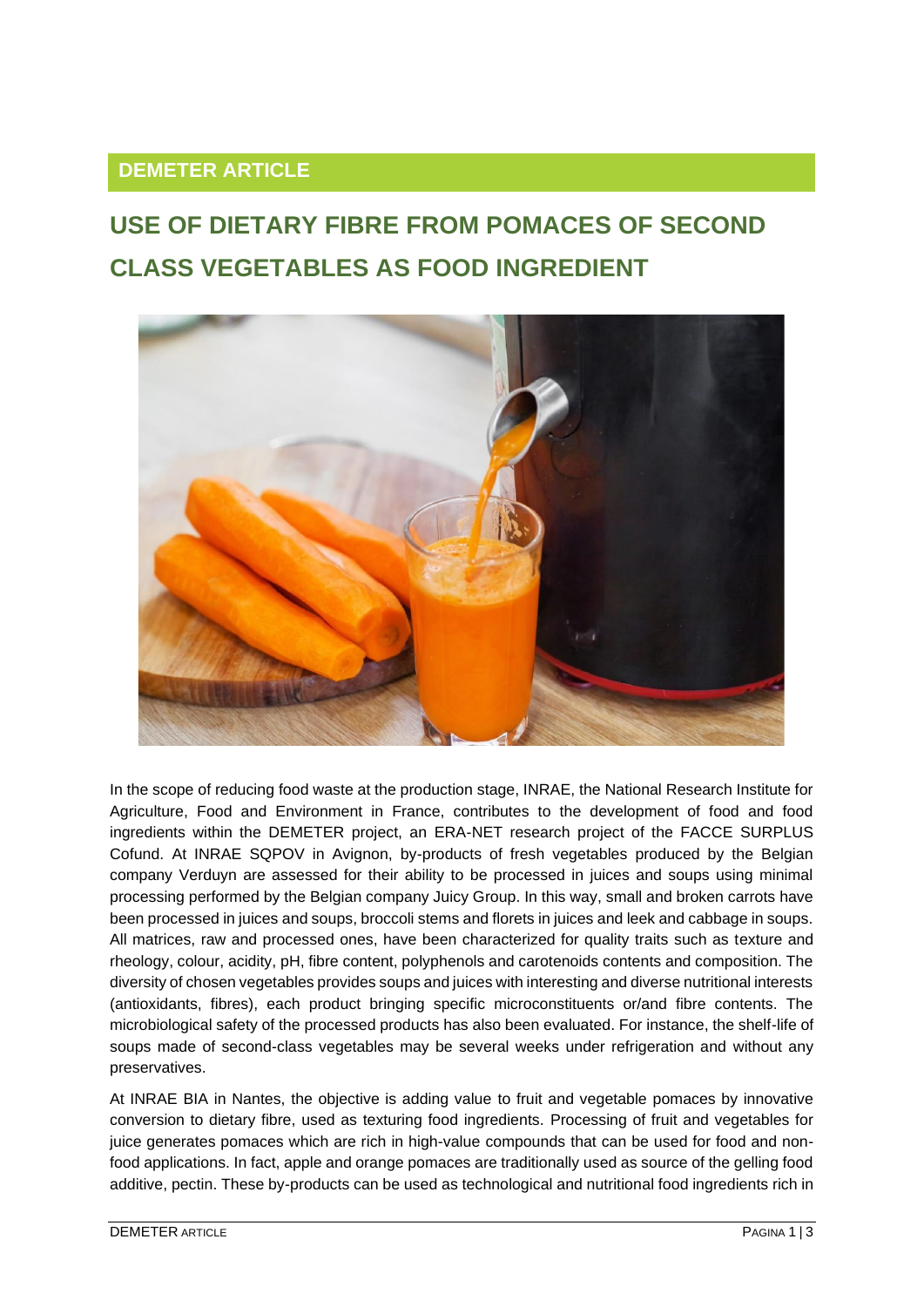antioxidants and dietary fibres. Pectin-rich fruit and vegetable pomaces can also texture food products. Processes to increase pectin solubility in liquid foods, such as soup, sauce or juice while helping the recovery of other high-value compounds, such as antioxidants and pigments are explored within DEMETER. New "green" solvents called natural deep eutectic solvents (NADES) are tested with a biorefinery approach. These solvents are made of hydrogen bond donor (HBD) and acceptor (HBA) molecules that melt at lower temperatures when combined than when they are alone and remain liquid at room temperature. The molecules involved are natural, inexpensive, renewable, recyclable, non-toxic and biodegradable. The very high number of combinations between HBA and HBD makes it possible to adapt the solvent to the desired solute extraction, which today in plant food by-products mainly targets secondary metabolites. A great number of NADES are based on choline chloride as HBA and on urea, lactic acid, glycerol as HBD. Based on our previous research on NADES treatments of apple pomace, a combination of choline chloride: lactic acid and choline chloride: glycerol was tested to improve pectin solubility from pomaces produced by the Juicy Group. Pre-treatment of hydrated pomaces by these combined solvents allowed to produce dietary fibre rich ingredients that are going to be tested for texturing and organoleptic properties in model foods. Recycling of the solvent during the process allowed enrichment in secondary metabolites and its characteristics are being assessed. The process also opens the way to extract further NADES pre-treated pomaces to isolate or enrich fractions in other valuable compounds besides pectin, such as cellulose for food and non-food applications.

At INRAE SQPOV, we investigate the potential of dietary fibre rich ingredients extracted from pomaces for their ability to provide nutritional components and to modify the texture and particle stability of juices by using model solutions mimicking the real juices. During juice processing, polyphenols are adsorbed on fibres. Hence, when fibres are extracted from the pomaces, they also contain a significant quantity of associated polyphenols. Moreover, the presence of polyphenols associated with fibres may significantly affect the functional and physiological properties and health effects of both polyphenols and fibres. By controlling the concentrations and interactions between dietary fibre and also polyphenols in our solutions, we are able to quantify and classify the compounds of interest and the concentrations required to reach a significant impact like an improved nutritional quality of the juices or a better particle stability to avoid fast dephasing of the juices.

As such, dietary fibres from the fruit and vegetable pomaces can be used as food ingredient in different food applications. This will lead to a higher value valorisation of the pomace as food ingredient, compared to the current valorisation of the vegetable by-products as feed.

The DEMETER project is funded by the FACCE SURPLUS ERA-NET 3<sup>rd</sup> call, it has received research funding form Flanders Innovation & Entrepreneurship (VLAIO) and from the French National Research Agency (ANR) and support from Flanders' FOOD. FACCE SURPLUS has received funding from the European Union's Horizon 2020 research and innovation programme under grant agreement No 652615.